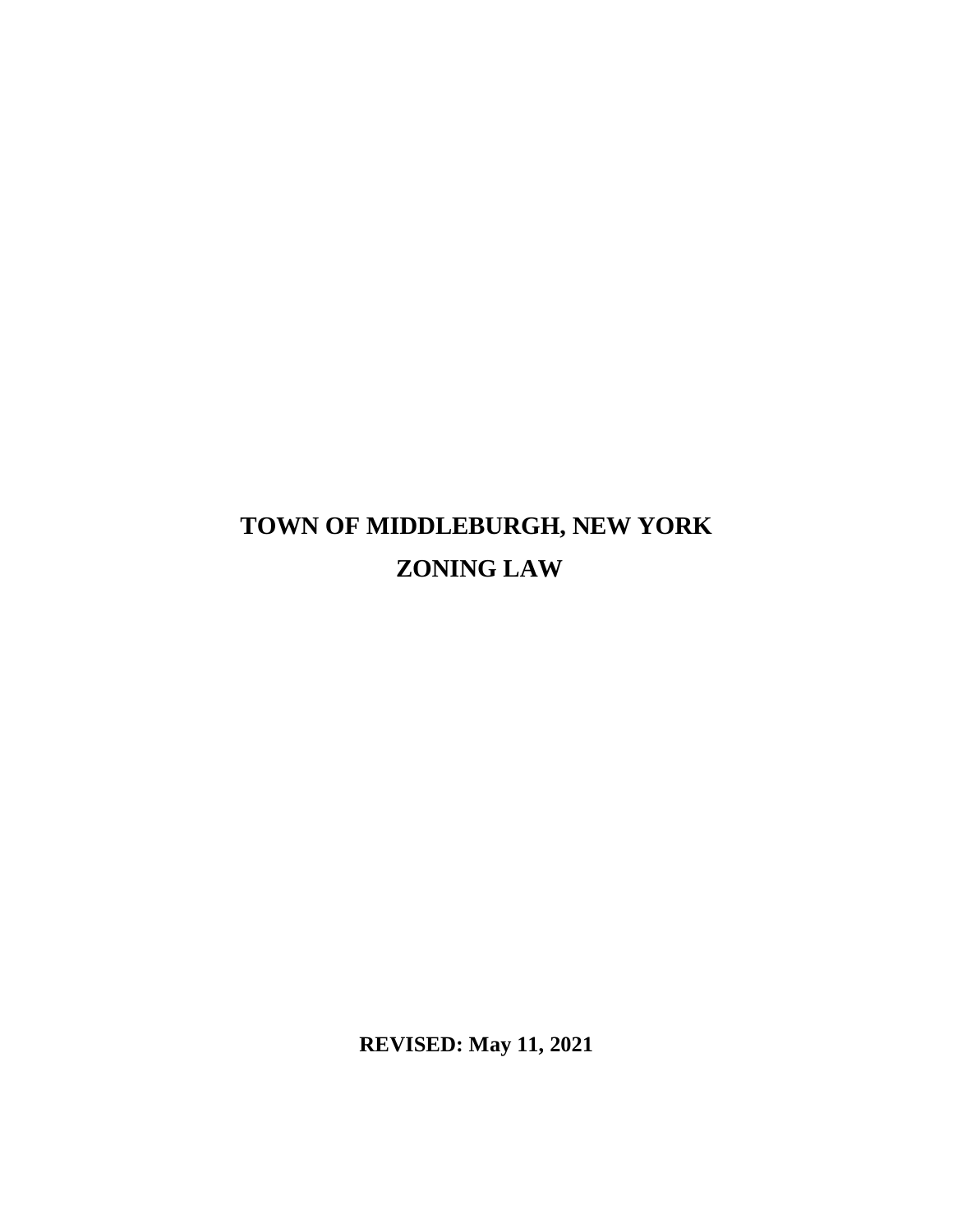## **How to Use the Town of Middleburgh Zoning Law**

This Zoning Law divides the Town of Middleburgh into zoning districts and establishes rules for the use of land in each district. Article III describes the districts and their location is depicted on the Town of Middleburgh Official Zoning Map. Other information in this Zoning Law can be found as follows:

- **A.** Refer to the Schedule 2 in Article V, Dimensional and Use Regulations, to determine the uses that are allowed in each district. The definitions found in Article XVI explain what many of the different use categories mean. The Dimensional Table in Article V contains density requirements, setbacks, and other building and lot dimension standards relating to the development of lots.
- **B.** Article II, Section 2.3, outlines the requirements for the reimbursement of professional consultant fees in the review of applications before the Town Board, Planning Board, and Zoning Board of Appeals. An escrow account shall be established for such purposes.
- **C.** Articles VII, VIII, IX, X, and XVI contain regulations that apply to specific types of uses and structures, and the procedures used to apply for an obtain site plan, special use permit, and subdivision approvals from the Town Planning Board.
- **D.** Article XVI, Section 16.11 contains special conservation requirements and standards that apply to subdivision development in the Town. These requirements are in addition to the Town's Land Subdivision Regulations (See Article XVI).
- **E.** Article VII, Section 7.1 contains Design Standards and are used in conjunction with Article VII to help applicants understand what is intended by the criteria for site designs, building design, landscaping, and design of both lighting and signage. Their purpose is to clarify what is intended, thereby simplifying and speeding the Site Plan approval process.
- **F.** Article XI applies to nonconforming and noncomplying buildings, structures, and uses. Article XIII stipulates the procedures for applying for building permits and certificates of occupancy, and the responsibilities of the Town's Code Enforcement Officer. Article XII describes how to apply for variances from the Zoning Board of Appeals and the consequences of not complying with this Zoning Law. Article XV explains the procedures for amendments to this Zoning Law.
- **G.** Article XVII provides definitions for important terms used in this Zoning Law. Readers should consult the definitions section to obtain a complete understanding of the Zoning Law.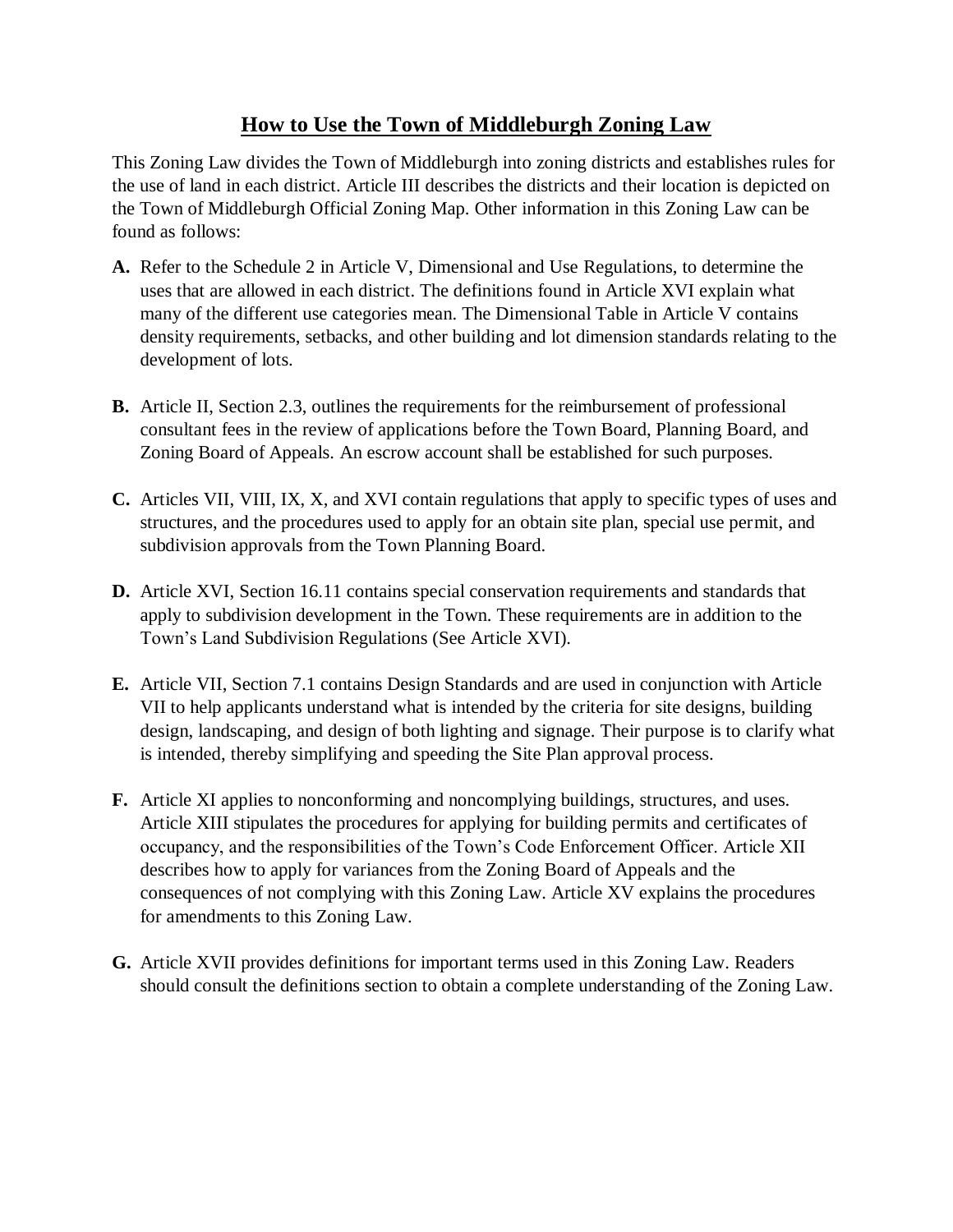## **TABLE OF CONTENTS**

|      | <b>ARTICLE I Authority, Title, Purpose, and Scope</b>                        |         |
|------|------------------------------------------------------------------------------|---------|
| 1.1  | Authority                                                                    | Page 1  |
| 1.2  | Title                                                                        | Page 1  |
| 1.3  | Purposes in View                                                             | Page 1  |
| 1.4  | Scope                                                                        | Page 2  |
| 1.5  | Applicability; Compliance Required                                           | Page 2  |
| 1.6  | Exemptions                                                                   | Page 2  |
| 1.7  | Interpretation; Conflict with Other Laws                                     | Page 3  |
| 1.8  | Repeal and Replacement of Prior Zoning Law                                   | Page 4  |
| 1.9  | Separate Validity                                                            | Page 4  |
| 1.10 | <b>Effective Date</b>                                                        | Page 4  |
| 1.11 | Periodic Review                                                              | Page 4  |
|      | <b>ARTICLE II Permits; Approval Process and Other General Standards</b>      |         |
| 2.1  | Permits and Approvals                                                        | Page 5  |
| 2.2  | Fees and Expenses                                                            | Page 5  |
| 2.3  | <b>Professional Assistance</b>                                               | Page 5  |
| 2.4  | Performance Bond                                                             | Page 6  |
| 2.5  | <b>SEQRA</b>                                                                 | Page 6  |
| 2.6  | On-Site Sewage Disposal and Water Supply                                     | Page 6  |
| 2.7  | Performance Standards for Noisome and Injurious Substances,                  |         |
|      | Conditions                                                                   | Page 7  |
| 2.8  | Damaged Buildings and Demolition of Buildings                                | Page 7  |
| 2.9  | <b>Unsafe Buildings</b>                                                      | Page 8  |
| 2.10 | <b>Accessory Buildings and Uses</b>                                          | Page 10 |
| 2.11 | <b>Existing Undersized Lots</b>                                              | Page 11 |
|      | <b>ARTICLE III Establishment of Zoning Districts and Official Zoning Map</b> |         |
| 3.1  | <b>Zoning Districts</b>                                                      | Page 12 |
| 3.2  | <b>Special Overlay Districts</b>                                             | Page 12 |
| 3.3  | <b>Establishment and Purpose of Zoning Districts</b>                         | Page 12 |
| 3.4  | <b>Establishment and Purpose of Overlay Districts</b>                        | Page 14 |
| 3.5  | Official Town of Middleburgh Zoning Map                                      | Page 15 |
| 3.6  | <b>Interpretation of District Boundaries</b>                                 | Page 15 |
| 3.7  | <b>District Boundary Descriptions</b>                                        | Page 15 |
|      | <b>ARTICLE IV District Regulations</b>                                       |         |
| 4.1  | Any Use Not Specifically Articulated as Allowed is Prohibited                | Page 19 |
| 4.2  | Change of Use or Structure                                                   | Page 19 |
|      | <b>ARTICLE V Dimensional and Use Regulations</b>                             |         |
| 5.1  | Schedule of Uses and Dimensional Requirements                                | Page 21 |
| 5.2  | <b>Height Exceptions</b>                                                     | Page 21 |
| 5.3  | Number of Dwellings on a Lot                                                 | Page 21 |
| 5.4  | Yards                                                                        | Page 21 |
|      | <b>ARTICLE VI Overlay Districts</b>                                          |         |
| 6.1  | Scenic Viewshed Overlay District                                             | Page 22 |
| 6.2  | Floodplain Protection Overlay District                                       | Page 25 |
| 6.3  | <b>Riparian Buffer Protection Overlay District</b>                           | Page 25 |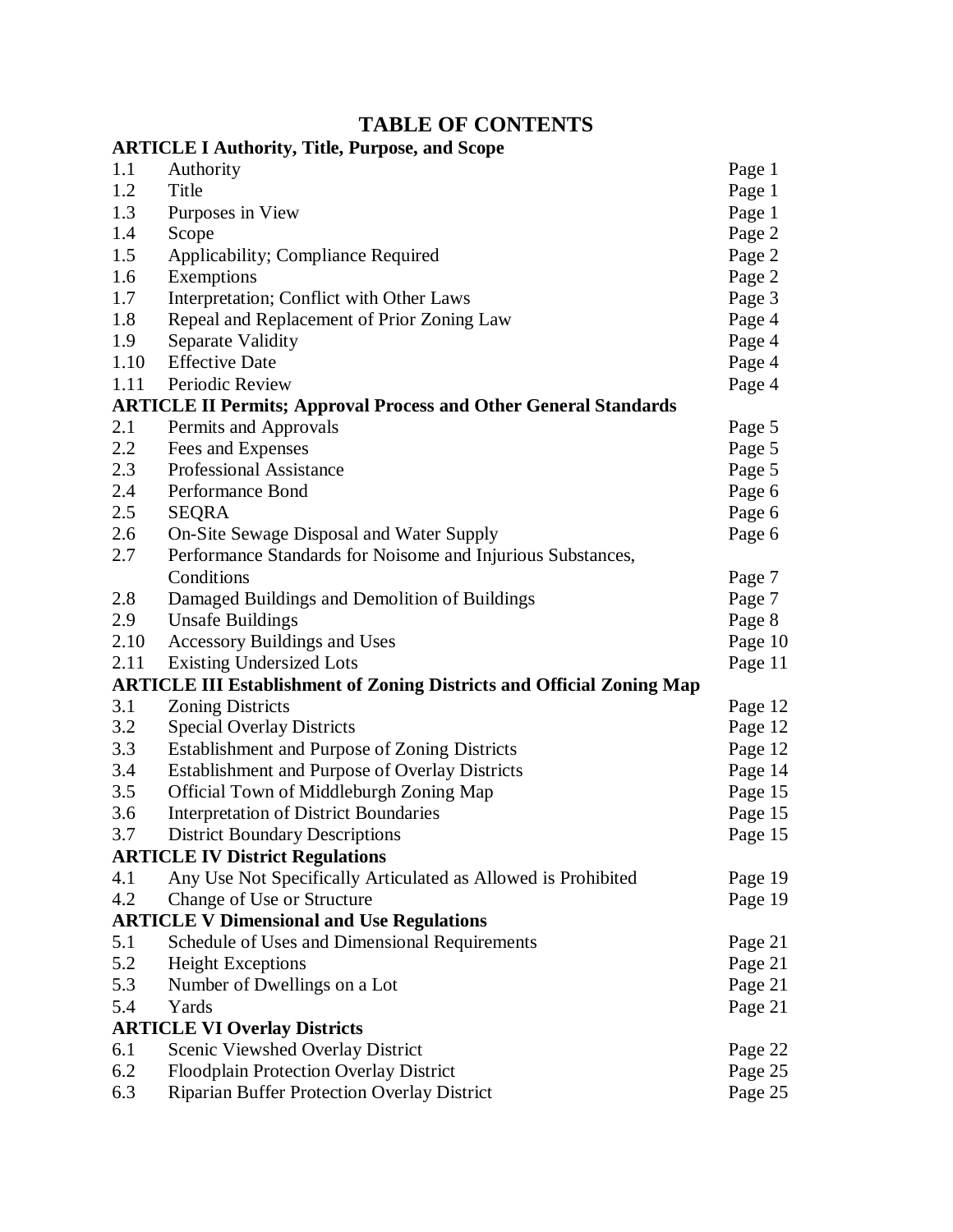| 6.4  | <b>Ridgeline Overlay District</b>                               | Page 29  |
|------|-----------------------------------------------------------------|----------|
| 6.5  | <b>Planned Development District</b>                             | Page 31  |
|      | <b>ARTICLE VII Supplemental Development Standards</b>           |          |
| 7.1  | Performance Standards for Commercial Uses                       | Page 41  |
| 7.2  | <b>Outdoor Lighting</b>                                         | Page 48  |
| 7.3  | Landscaping and Screening                                       | Page 51  |
| 7.4  | Parking Standards                                               | Page 43  |
| 7.5  | <b>Utilities</b>                                                | Page 58  |
| 7.6  | Fences, Hedges, and Walls                                       | Page 59  |
| 7.7  | Signs                                                           | Page 60  |
| 7.8  | Stormwater                                                      | Page 70  |
| 7.9  | Wetlands and Streams                                            | Page 71  |
| 7.10 | <b>Energy Efficient Practices</b>                               | Page 71  |
| 7.11 | <b>Steep Slopes</b>                                             | Page 71  |
| 7.12 | <b>Clear Cutting</b>                                            | Page 72  |
|      | <b>ARTICLE VIII Supplemental Regulations for Specific Uses</b>  |          |
| 8.1  | Performance Standards for Certain Agricultural Uses             | Page 73  |
| 8.2  | <b>Accessory Apartment</b>                                      | Page 75  |
| 8.3  | Multi-family Dwelling (including Apartment House/Apartment      |          |
|      | Complex, Assisted Living, Condominiums and Townhome Facilities) | Page 78  |
| 8.4  | Three-Family Dwelling                                           | Page 80  |
| 8.5  | <b>Commercial Logging</b>                                       | Page 80  |
| 8.6  | <b>Telecommunication Facilities</b>                             | Page 81  |
| 8.7  | Wind Energy Facilities                                          | Page 86  |
| 8.8  | <b>Outdoor Wood Furnace/Boiler</b>                              | Page 97  |
| 8.9  | <b>Manufactured Home</b>                                        | Page 98  |
| 8.10 | <b>Manufactured Home Park</b>                                   | Page 99  |
| 8.11 | <b>Temporary Dwelling Units (Recreational Vehicles)</b>         | Page 104 |
| 8.12 | <b>Gasoline Filling Station</b>                                 | Page 105 |
| 8.13 | Junkyards                                                       | Page 106 |
| 8.14 | Horse Stable, Private and Commercial                            | Page 107 |
| 8.15 | <b>Commercial Equine Operation</b>                              | Page 108 |
| 8.16 | Farm Worker Housing                                             | Page 109 |
| 8.17 | Kennel, Commercial                                              | Page 110 |
| 8.18 | Service Establishment (Vehicle and Equipment)                   | Page 111 |
| 8.19 | Retail Establishment (Vehicle and Equipment)                    | Page 112 |
| 8.20 | <b>Self-Storage Facility</b>                                    | Page 113 |
| 8.21 | Temporary Storage Units (Portable Outdoor Storage Units (PODS)) | Page 114 |
| 8.22 | <b>Bed and Breakfast</b>                                        | Page 115 |
| 8.23 | Car Wash                                                        | Page 116 |
| 8.24 | <b>Public Utilities and Essential Services</b>                  |          |
|      | (Except for Telecommunication Facilities)                       | Page 116 |
| 8.25 | <b>Camps and Campgrounds</b>                                    | Page 117 |
| 8.26 | Home Occupation                                                 | Page 122 |
| 8.27 | Laundromat/Dry Cleaner/Laundry Commercial                       | Page 123 |
| 8.28 | Farm Stands and District Marketing Operations                   | Page 124 |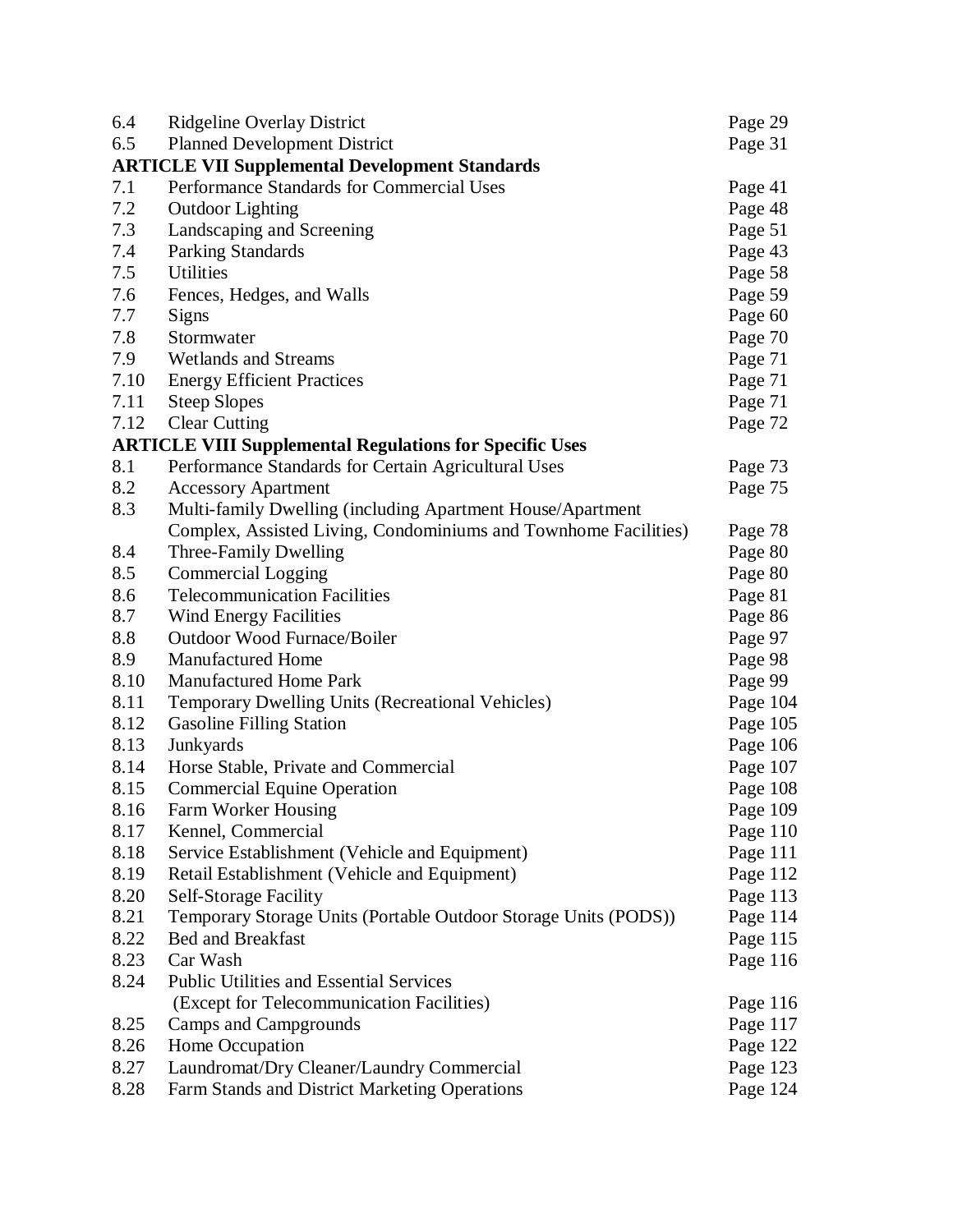| 8.29  | <b>Small-Scale Agricultural Processing Facility</b>    |          |
|-------|--------------------------------------------------------|----------|
|       | and Small-Scale Meat Packing Facility                  | Page 124 |
| 8.30  | <b>Extraction and Mining</b>                           | Page 128 |
| 8.31  | <b>Adult Entertainment Use</b>                         | Page 130 |
| 8.32  | Warehouse and Storage Facility                         | Page 131 |
| 8.33  | Brewery/Distillery/Winery/Cidery/Meadery               | Page 132 |
| 8.34  | Day-Care or Nursery School Facility                    | Page 132 |
| 8.35  | Mixed Use Building                                     | Page 133 |
| 8.36  | <b>Aircraft Landing Strip/Heliport</b>                 | Page 134 |
|       | <b>ARTICLE IX Site Plan Review</b>                     |          |
| 9.1   | Authority                                              | Page 135 |
| 9.2   | Intent and Purpose                                     | Page 135 |
| 9.3   | Applicability of Site Plans                            | Page 135 |
| 9.4   | <b>Effect on Existing Uses</b>                         | Page 135 |
| 9.5   | Procedures; General                                    | Page 135 |
| 9.6   | <b>Sketch Plan</b>                                     | Page 135 |
| 9.7   | <b>Application Requirements for Site Plan Review</b>   | Page 136 |
| 9.8   | Review of Site Plan                                    | Page 138 |
| 9.9   | <b>Additional Supporting Materials</b>                 | Page 139 |
| 9.10  | <b>Reimbursable Costs</b>                              | Page 140 |
| 9.11  | <b>Integration of Procedures</b>                       | Page 140 |
| 9.12  | <b>Application for Area Variance</b>                   | Page 140 |
| 9.13  | <b>County Review</b>                                   | Page 140 |
| 9.14  | <b>SEQRA</b> Compliance                                | Page 140 |
| 9.15  | <b>Agricultural Data Statement</b>                     | Page 141 |
| 9.16  | Planning Board Action on Site Plan Review              | Page 141 |
| 9.17  | Expiration, Change of Use, Revocation, and Enforcement | Page 141 |
| 9.18  | <b>Findings Required</b>                               | Page 142 |
| 9.19  | Amendments                                             | Page 142 |
| 9.20  | Performance Guarantee Options                          | Page 142 |
|       | <b>ARTICLE X Special Use Permits</b>                   |          |
| 10.1  | Purpose                                                | Page 144 |
| 10.2  | Applicability                                          | Page 144 |
| 10.3  | Authorization to Grant and Deny Special Use Permits    | Page 144 |
| 10.4  | Standards Applicable to All Special Use Permits        | Page 144 |
| 10.5  | <b>Required Findings</b>                               | Page 146 |
| 10.6  | Renewal, Time Limit, and Extension                     | Page 146 |
| 10.7  | <b>Submission of Plans</b>                             | Page 146 |
| 10.8  | Fees                                                   | Page 147 |
| 10.9  | Application                                            | Page 147 |
|       | 10.10 Application for Area Variance                    | Page 147 |
| 10.11 | <b>SEQRA</b> Compliance                                | Page 147 |
| 10.12 | Referral to the Schoharie County Planning Commission   | Page 147 |
|       | 10.13 Agricultural Data Statement                      | Page 147 |
|       | 10.14 Notice and Hearing                               | Page 147 |
|       | 10.15 Action                                           | Page 147 |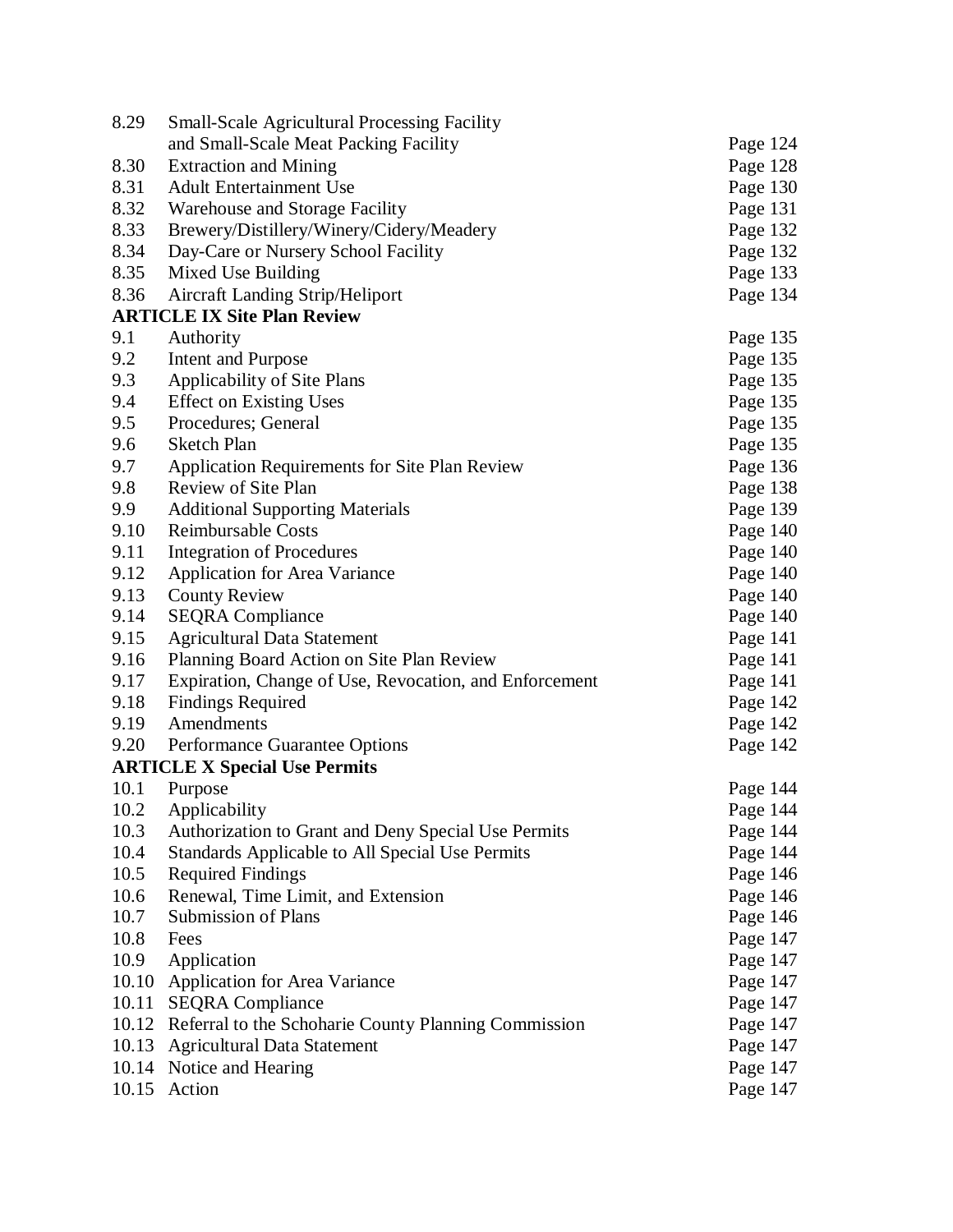|                                    | 10.16 Change of Use, Revocation, and Enforcement                | Page 149 |  |
|------------------------------------|-----------------------------------------------------------------|----------|--|
| 10.17                              | Amendments<br>Page 149                                          |          |  |
|                                    | 10.18 Waiver of Requirements                                    |          |  |
|                                    | <b>ARTICLE XI Nonconforming Buildings, Uses, and Activities</b> |          |  |
| 11.1                               | <b>Continuance of Existing Uses</b>                             | Page 151 |  |
| 11.2                               | Maintenance and Repair                                          | Page 151 |  |
| 11.3                               | <b>Reconstruction and Restoration</b>                           | Page 151 |  |
| 11.4                               | Changes                                                         | Page 151 |  |
| 11.5                               | Abandonment and Discontinuance                                  | Page 151 |  |
| 11.6                               | <b>Public Properties</b>                                        |          |  |
| 11.7<br>Lot in Different Districts |                                                                 | Page 152 |  |
|                                    | <b>ARTICLE XII Board of Appeals &amp; Variances</b>             |          |  |
| 12.1                               | Membership                                                      | Page 153 |  |
| 12.2                               | <b>Board of Appeals Procedure</b>                               | Page 154 |  |
| 12.3                               | Permitted Action by the Board of Appeals                        | Page 157 |  |
| 12.4                               | Financial Gain, Conditions, Compliance, and Fees                | Page 159 |  |
|                                    | <b>ARTICLE XIII Administration and Enforcement</b>              |          |  |
| 13.1                               | Powers and Duties of the Code Enforcement Officer               | Page 160 |  |
| 13.2                               | Zoning and Building Permits                                     | Page 160 |  |
| 13.3                               | Certificate of Occupancy                                        | Page 163 |  |
| 13.4                               | Violations, Penalties, and Remedies                             | Page 163 |  |
| 13.5                               | <b>Health Department Requirements</b>                           | Page 166 |  |
|                                    | <b>ARTICLE XIV Property Maintenance</b>                         |          |  |
| 14.1                               | <b>Property Maintenance</b>                                     | Page 167 |  |
|                                    | <b>ARTICLE XV Amendments to Zoning Law</b>                      |          |  |
| 15.1                               | Amendments by Town Board                                        | Page 174 |  |
| 15.2                               | <b>Advisory Report by Planning Board</b>                        | Page 174 |  |
| 15.3                               | Public Notice and Hearing                                       | Page 174 |  |
| 15.4                               | <b>SEQRA</b> Compliance                                         | Page 175 |  |
| 15.5                               | Filing                                                          | Page 175 |  |
| 15.6                               | Fee                                                             | Page 175 |  |
| 15.7                               | Adoption                                                        | Page 175 |  |
| 15.8                               | <b>Effective Date</b>                                           | Page 175 |  |
|                                    | <b>ARTICLE XVI Subdivision of Land</b>                          |          |  |
| 16.1                               | <b>Planning Board Authority</b>                                 | Page 176 |  |
| 16.2                               | Zoning Change in Subdivision Approval                           | Page 176 |  |
| 16.3                               | Policy                                                          | Page 176 |  |
| 16.4                               | Inconsistencies with Town Law                                   | Page 177 |  |
| 16.5                               | <b>Self-Imposed Restrictions</b>                                | Page 177 |  |
| 16.6                               | Procedures for Filing Subdivision Applications                  | Page 177 |  |
| 16.7                               | <b>Checklist for Minor and Major Subdivisions</b>               | Page 179 |  |
| 16.8                               | Lot Line Adjustment                                             | Page 180 |  |
| 16.9                               | Minor Subdivision Plat                                          | Page 181 |  |
| 16.10                              | <b>Major Subdivision Plat</b>                                   | Page 183 |  |
| 16.11                              | <b>Conservation Subdivisions</b>                                | Page 190 |  |
| 16.12                              | Filing of Approved Subdivision Plat                             | Page 197 |  |